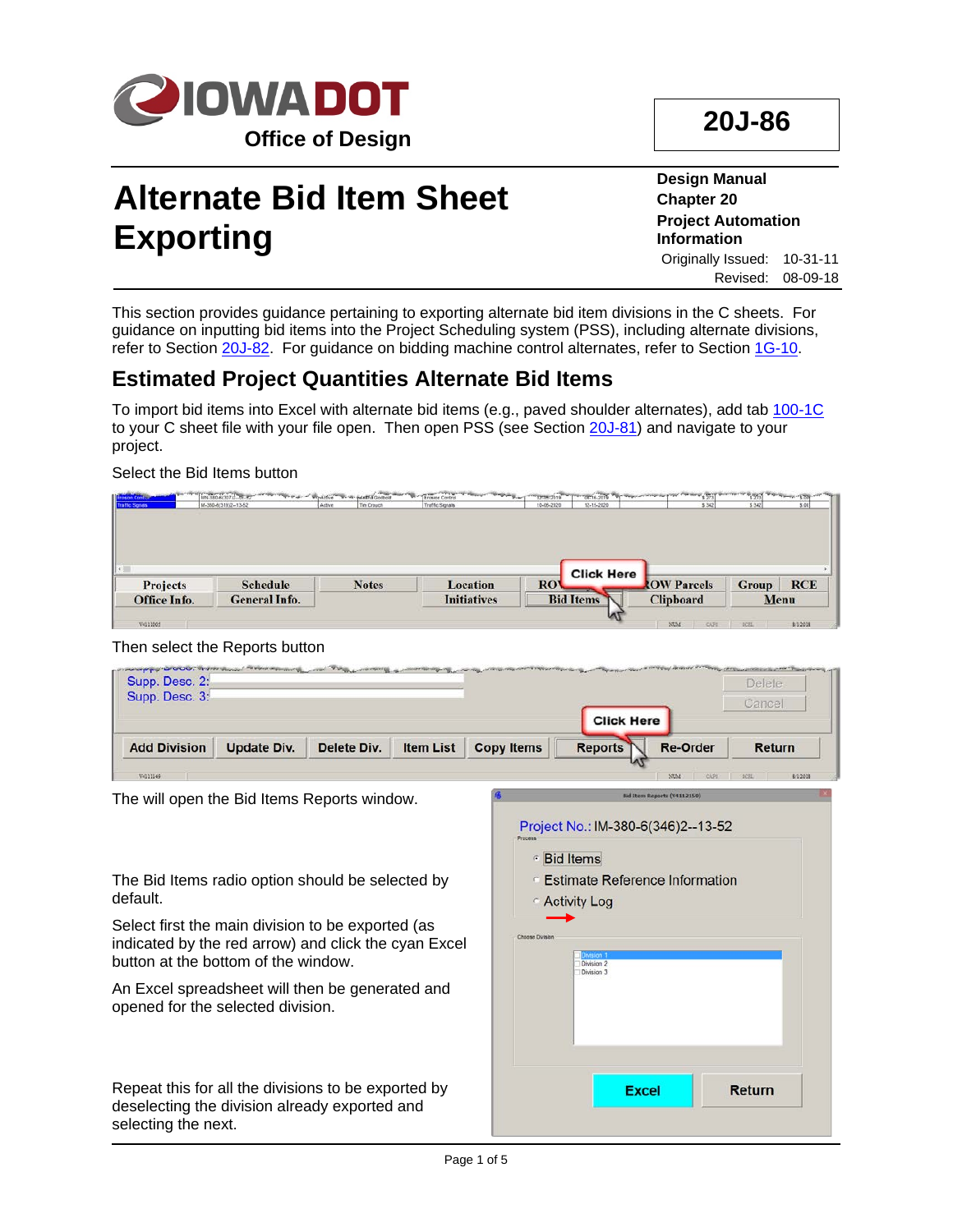$\sqrt{\ }$ 

If bid items are imported for alternates and main division(s) simultaneously, the items are imported in order of the eleven-digit bid item code. Consequently, this will combine items from each division that match.

Copy and paste the divisions that you have exported. Start with the main division and select as shown below in Figure 1.

|                | A              | в                         |                                                                                 | D           | в              |                          |  |
|----------------|----------------|---------------------------|---------------------------------------------------------------------------------|-------------|----------------|--------------------------|--|
| 4              |                |                           | Estimated Project Quantities                                                    |             |                |                          |  |
|                | 5 Item Number  | <b>Item Code</b>          | Item                                                                            | Unit        | Total          | As Built                 |  |
| $\overline{6}$ | 1              |                           | 2102-0425071 SPECIAL BACKFILL                                                   | <b>CY</b>   | 2,681.3        |                          |  |
| $\overline{7}$ | $\overline{2}$ |                           | 2102-2710070 EXCAVATION, CLASS 10, ROADWAY AND BORROW                           | <b>CY</b>   | 16.0           |                          |  |
| 8              | 3              |                           | 2102-2710090 EXCAVATION, CLASS 10, WASTE                                        | <b>CY</b>   | 6,148.0        |                          |  |
| $\mathbf{9}$   | 4              |                           | 2102-2712015 EXCAVATION, CLASS 12, BOULDERS OR ROCK FRAGMENTS                   | <b>CY</b>   | 5.0            |                          |  |
| 10             | 5              |                           | 2107-0875100 COMPACTION WITH MOISTURE CONTROL                                   | <b>CY</b>   | 11.0           |                          |  |
| 11             | 6              |                           | 2111-8174100 GRANULAR SUBBASE                                                   | <b>SY</b>   | 7,885.7        |                          |  |
| 12             | $\overline{7}$ |                           | 2115-0100000 MODIFIED SUBBASE                                                   | <b>CY</b>   | 7,328.8        |                          |  |
| 13             | 8              |                           | 2123-7450000 SHOULDER CONSTRUCTION, EARTH                                       | <b>STA</b>  | 103.00         |                          |  |
| 14             | 9              |                           | 2301-1034100 STANDARD OR SLIP FORM PORTLAND CEMENT CONCRETE PAVEMENT, CLASS C,  | <b>SY</b>   | 7,814.3        |                          |  |
| 15             |                |                           | CLASS 3I DURABILITY, 10 IN.                                                     |             |                |                          |  |
| 16             | 10             |                           | 2301-1034105 STANDARD OR SLIP FORM PORTLAND CEMENT CONCRETE PAVEMENT, CLASS C,  | <b>SY</b>   | 11,368.8       |                          |  |
| 17             |                |                           | CLASS 3I DURABILITY, 10.5 IN.                                                   |             |                |                          |  |
| 18             | 11             |                           | 2301-1034120 STANDARD OR SLIP FORM PORTLAND CEMENT CONCRETE PAVEMENT, CLA SS C, | <b>SY</b>   | 7,885.7        |                          |  |
| 19             |                |                           | CLASS 3I DURABILITY, 12 IN.                                                     |             |                |                          |  |
| 20             | 12             |                           | 2301-6911722 PORTLAND CEMENT CONCRETE PAVEMENT SAMPLES                          | LS.         | 1.00           |                          |  |
| 21             | 13             |                           | 2502-8212034 SUBDRAIN, LONGITUDINAL, (SHOULDER) 4 IN. DIA.                      | TF.         | 10,660.0       |                          |  |
| 22             | 14             |                           | 2502-8221306 SUBDRAIN OUTLET, DR-306                                            | <b>EACH</b> | 44             |                          |  |
| 23             | 15             |                           | 2510-6745850 REMOVAL OF PAVEMENT                                                | <b>SY</b>   | 4,725.9        |                          |  |
| 24             | 16             |                           | 2518-6910000 SAFETY CLOSURE                                                     | <b>EACH</b> | 6              |                          |  |
| 25             | 17             |                           | 2526-8285000 CONSTRUCTION SURVEY                                                | LS.         | 1.00           |                          |  |
| 26             | 18             |                           | 2527-9263109 PAINTED PAVEMENT MARKING, WATERBORNE OR SOLVENT-BASED              | <b>STA</b>  | 246.78         |                          |  |
| 27             | 19             |                           | 2527-9263137 PAINTED SYMBOLS AND LEGENDS, WATERBORNE OR SOLVENT-BASED           | <b>EACH</b> | 6              |                          |  |
| 28             | 20             |                           | 2527-9263180 PAVEMENT MARKINGS REMOVED                                          | <b>STA</b>  | 24.52          |                          |  |
| 29             | 21             |                           | 2528-8445110 TRAFFIC CONTROL                                                    | LS.         | 1.00           |                          |  |
| 30             | 22             | 2528-8445113   FLAGGERS   |                                                                                 | <b>EACH</b> | See Proposal   |                          |  |
| 31             | 23             | 2533-4980005 MOBILIZATION |                                                                                 | LS.         | 1.00           |                          |  |
| 32             | 24             |                           | 2601-2642100 STABILIZING CROP - SEEDING AND FERTILIZING                         | <b>ACRE</b> | 5.0            |                          |  |
| 33             | 25             | 2602-0000020 SILT FENCE   |                                                                                 | LF          | 2,990.0        |                          |  |
| 34             | 26             |                           | 2602-0000030 SILT FENCE FOR DITCH CHECKS                                        | LF          | 710.0          |                          |  |
| 35             | 27             |                           | 2602-0000071 REMOVAL OF SILT FENCE OR SILT FENCE FOR DITCH CHECKS               | LF          | 3,700.0        |                          |  |
| 36             | 28             | 2602-0000101              | MAINTENANCE OF SILT FENCE OR SILT FENCE FOR DITCH CHECK                         | LF          | 3,700.0        |                          |  |
| 37             | 29             | 2602-0000160              | ROCK CHECK DAM                                                                  | LF.         | 71             |                          |  |
| 38             | 30             | 2602-0000170              | MAINTENANCE OF ROCK CHECK DAM                                                   | <b>EACH</b> | 15             |                          |  |
| 39             | 31             |                           | 2602-0000180 REMOVAL OF ROCK CHECK DAM                                          | <b>EACH</b> | 15             |                          |  |
| 40             | 32             |                           | 2602-0010010 MOBILIZATIONS, EROSION CONTROL                                     | <b>EACH</b> | $\mathbf{1}$   |                          |  |
| 41             | 33             |                           | 2602-0010020 MOBILIZATIONS, EMERGENCY EROSION CONTROL                           | <b>EACH</b> | $\overline{1}$ |                          |  |
| 42             |                |                           |                                                                                 |             |                |                          |  |
|                | $\leftarrow$   | <b>Tabulation</b>         | CostEstimate<br>$\bigoplus$                                                     |             |                | $\mathbb{E}[\mathbb{R}]$ |  |
|                |                |                           |                                                                                 |             |                |                          |  |

**Figure 1:** Selected Bid Items.

Select a cell in Tabulation 100-1C (see below in lime green). Copy and paste selected information into the tab.

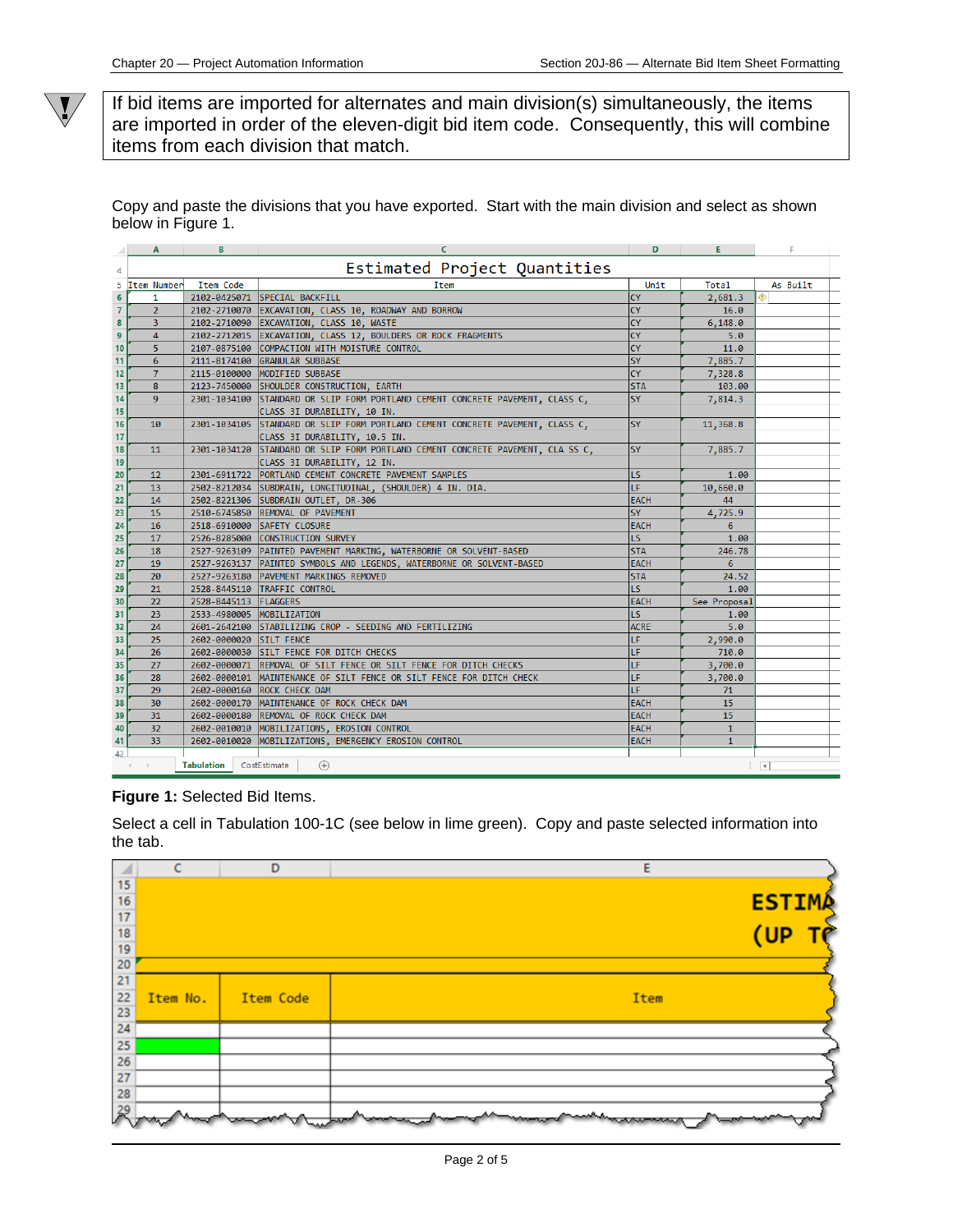Fill out the division information in the top right corner as shown below.

|             |                           | N. | м | N |  |  |
|-------------|---------------------------|----|---|---|--|--|
|             | Division 1: Roadway Items |    |   |   |  |  |
| Division 2: |                           |    |   |   |  |  |
| Division 3: |                           |    |   |   |  |  |
| Division 4: |                           |    |   |   |  |  |
| Division 5: |                           |    |   |   |  |  |

#### To finish the main division, add the division description as shown below.

| 22 | Item No.             | Item Code | Item                                                | Unit |
|----|----------------------|-----------|-----------------------------------------------------|------|
| 23 |                      |           |                                                     |      |
| 24 | <b>Roadway Items</b> |           |                                                     |      |
| 25 |                      |           | 2102-0425071 SPECIAL BACKFILL                       |      |
| 26 |                      |           | 2102-2710070 FXCAVATION CLASS 10 ROADWAY AND BORROW |      |

Copy and paste the remaining divisions that you have exported. Repeat the selection, copy, and paste procedure described above. Leave two rows of space between divisions.

For each additional division, the quantities will need to be copy and pasted into their corresponding column, and then cleared from the Division 1 column. A bolded description will be added as well. The procedure is shown below.

#### 1. Select and copy.

|                 | <b>ANGHERST</b> | <b>AUGUST STATE</b> | <b>ALCOHOL</b>                                        | <b>MARINE</b>           |            |            |            |
|-----------------|-----------------|---------------------|-------------------------------------------------------|-------------------------|------------|------------|------------|
| $\overline{23}$ |                 |                     |                                                       |                         | Division 1 | Division 2 | Division 3 |
| 57'             | 30              |                     | 2602-0000170 MAINTENANCE OF ROCK CHECK DAM            | <b>EACH</b>             | ┚          |            |            |
| 58              | 31              |                     | 2602-0000180 REMOVAL OF ROCK CHECK DAM                | <b>EACH</b>             |            |            |            |
| 59              | 32              |                     | 2602-0010010 MOBILIZATIONS, EROSION CONTROL           | <b>EACH</b>             |            |            |            |
| 60              | 33              |                     | 2602-0010020 MOBILIZATIONS, EMERGENCY EROSION CONTROL | <b>EACH</b>             |            |            |            |
| 61              |                 |                     |                                                       |                         |            |            |            |
| 62              |                 |                     |                                                       |                         |            |            |            |
| 63              |                 |                     | 2102-0425071 SPECIAL BACKFILL                         |                         | 1,641.9    |            |            |
| 64              |                 |                     | 2122-5190007 PAVED SHOULDER, P.C. CONCRETE, 7 IN.     | $\overline{\mathbf{c}}$ | 2,922.1    |            |            |
| 65              |                 |                     | 2123-7450000 SHOULDER CONSTRUCTION, EARTH             |                         | 57.00      |            |            |
| 66              |                 |                     |                                                       |                         |            |            |            |

#### 2. Paste.

| 23 |    |                                                       |             | Division          | Division 2 | Division 3 |
|----|----|-------------------------------------------------------|-------------|-------------------|------------|------------|
| 57 | 30 | 2602-0000170 MAINTENANCE OF ROCK CHECK DAM            | <b>EACH</b> | 15                |            |            |
| 58 | 31 | 2602-0000180 REMOVAL OF ROCK CHECK DAM                | <b>EACH</b> | 15                |            |            |
| 59 | 32 | 2602-0010010 MOBILIZATIONS, EROSION CONTROL           | <b>EACH</b> |                   |            |            |
| 60 | 33 | 2602-0010020 MOBILIZATIONS, EMERGENCY EROSION CONTROL | <b>EACH</b> |                   |            |            |
| 61 |    |                                                       |             |                   |            |            |
| 62 |    |                                                       |             |                   |            |            |
| 63 |    | 2102-0425071 SPECIAL BACKFILL                         |             | $1,641$ $\bullet$ | 1,641.9    |            |
| 64 |    | 2122-5190007 PAVED SHOULDER, P.C. CONCRETE, 7 IN.     |             | 2,922.1           | 2.922.1    |            |
| 65 |    | 2123-7450000 SHOULDER CONSTRUCTION, EARTH             | <b>STA</b>  | 57.00             | 57.00      |            |
| 66 |    |                                                       |             |                   |            | Ctrl)      |
| 67 |    |                                                       |             |                   |            |            |

#### 3. Delete.

|     |                          | -Tran cona | 1 ram                                                 | UILL        |            |            |            |
|-----|--------------------------|------------|-------------------------------------------------------|-------------|------------|------------|------------|
|     | $\frac{22}{23}$ item no. |            |                                                       |             | Division 1 | Division 2 | Division 3 |
| 57' | 30                       |            | 2602-0000170 MAINTENANCE OF ROCK CHECK DAM            | <b>EACH</b> |            |            |            |
| 58  |                          |            | 2602-0000180 REMOVAL OF ROCK CHECK DAM                | <b>EACH</b> |            |            |            |
| 59  | 32                       |            | 2602-0010010 MOBILIZATIONS, EROSION CONTROL           | <b>EACH</b> |            |            |            |
| 60  | 33                       |            | 2602-0010020 MOBILIZATIONS, EMERGENCY EROSION CONTROL | <b>EACH</b> |            |            |            |
| 61  |                          |            |                                                       |             |            |            |            |
| 62  |                          |            |                                                       |             |            |            |            |
| 63  |                          |            | 2102-0425071 SPECIAL BACKFILL                         |             |            | 1,641.9    |            |
| 64  |                          |            | 2122-5190007 PAVED SHOULDER, P.C. CONCRETE, 7 IN.     |             |            | 2,922.1    |            |
| 65  |                          |            | 2123-7450000 SHOULDER CONSTRUCTION, EARTH             |             |            | 57.00      |            |
| cc  |                          |            |                                                       |             |            |            |            |

#### 4. Add Division Description.

|           | .  | <b>ALCOHOL VIOLE</b>             | <b>ALCOHOL:</b>                                       | <b>MARINE</b> |            |            |  |
|-----------|----|----------------------------------|-------------------------------------------------------|---------------|------------|------------|--|
| 23        |    |                                  |                                                       |               | Division 1 | Division 2 |  |
| 57        | 30 |                                  | 2602-0000170 MAINTENANCE OF ROCK CHECK DAM            | <b>EACH</b>   | 15         |            |  |
| 58        |    |                                  | 2602-0000180 REMOVAL OF ROCK CHECK DAM                | <b>EACH</b>   |            |            |  |
| 59        | 32 |                                  | 2602-0010010 MOBILIZATIONS, EROSION CONTROL           | <b>EACH</b>   |            |            |  |
| 60        |    |                                  | 2602-0010020 MOBILIZATIONS, EMERGENCY EROSION CONTROL | <b>EACH</b>   |            |            |  |
| 61        |    |                                  |                                                       |               |            |            |  |
| 62        |    | Roadway Items - Shoulder Alt PCC |                                                       |               |            |            |  |
| 63        |    |                                  | 2102-0425071 SPECIAL BACKFILL                         |               |            | 1,641.9    |  |
| 64        |    |                                  | 2122-5190007 PAVED SHOULDER, P.C. CONCRETE, 7 IN.     |               |            | 2,922.1    |  |
| 65        |    |                                  | 2123-7450000 SHOULDER CONSTRUCTION, EARTH             | <b>STA</b>    |            | 57.00      |  |
| <b>GG</b> |    |                                  |                                                       |               |            |            |  |

#### 5. Add Division Description to the top right of the tab.

|             | Division 1: Roadway Items |                                              |  |  |  |
|-------------|---------------------------|----------------------------------------------|--|--|--|
|             |                           | Division 2: Roadway Items - Shoulder Alt PCC |  |  |  |
| Division 3: |                           |                                              |  |  |  |
| Division 4: |                           |                                              |  |  |  |
| Division 5: |                           |                                              |  |  |  |

Repeat as needed for the remaining divisions.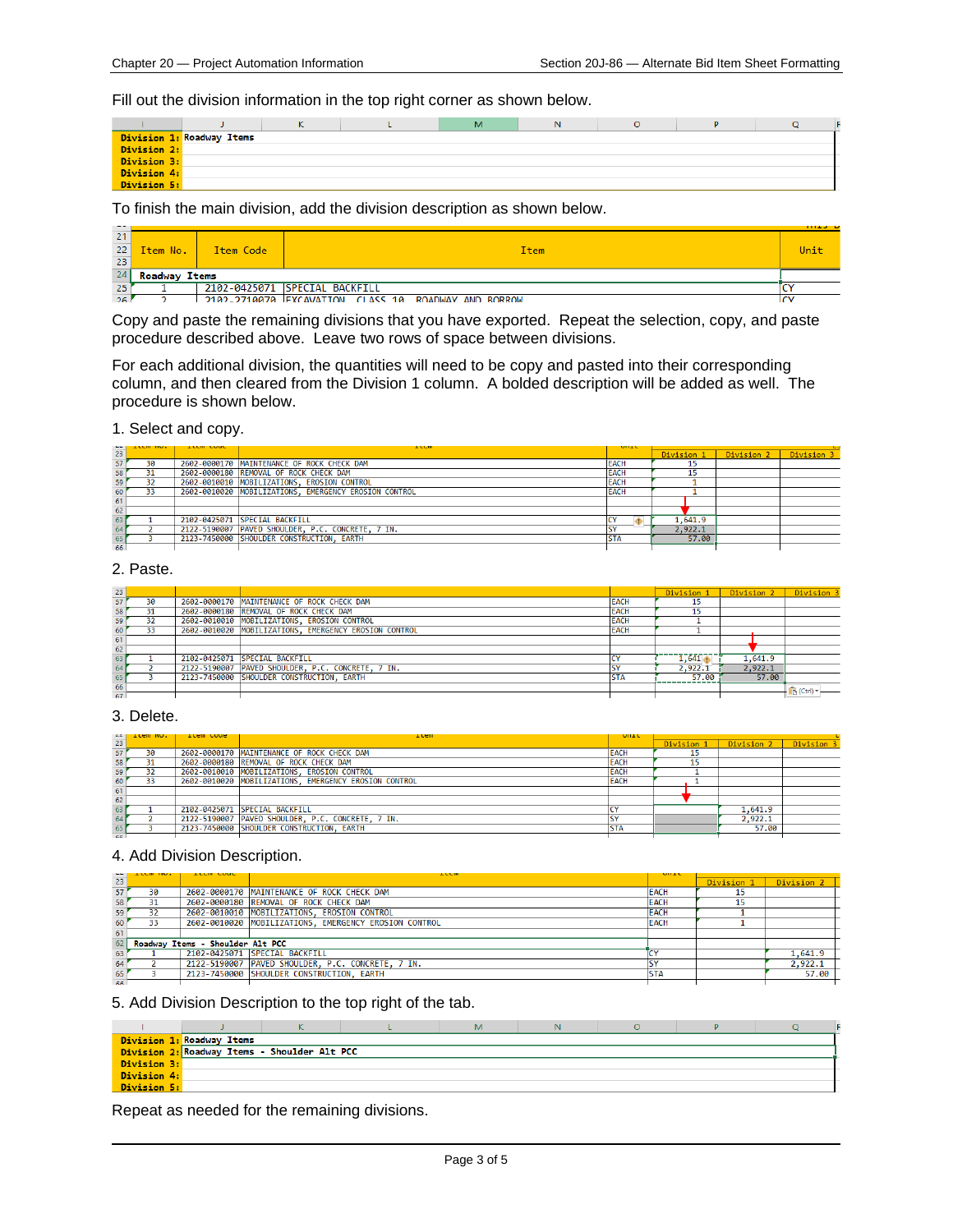### **Estimate Reference Information**

The process for exporting Estimate Reference Information is almost identical to the process for exporting Bid Items. Each division will need to be exported individually through PSS, and you will need your C sheets open with tab 100-4A attached.

| You will select the Reports button |  |
|------------------------------------|--|
|------------------------------------|--|

| <b>Add Division</b>              | Update Div. | Delete Div. | <b>Item List</b> | <b>Copy Items</b> | <b>Reports</b>    | <b>Re-Order</b> | <b>Return</b> |
|----------------------------------|-------------|-------------|------------------|-------------------|-------------------|-----------------|---------------|
|                                  |             |             |                  |                   | <b>Click Here</b> |                 | Cancel        |
| Supp. Desc. 2:<br>Supp. Desc. 3: |             |             |                  |                   |                   |                 | Delete        |

| The will open the Bid Items Reports<br>window.                                                                                                      | <b>Bid Item Reports (V4112150)</b><br>Project No.: IM-380-6(346)2--13-52<br>Process |
|-----------------------------------------------------------------------------------------------------------------------------------------------------|-------------------------------------------------------------------------------------|
| The Estimate Reference Information<br>radio option should be selected.                                                                              | ○ Bid Items<br>⊕ Estimate Reference Information<br>○ Activity Log                   |
| Select first the main division to be<br>exported (as indicated by the red<br>arrow) and click the cyan Excel button<br>at the bottom of the window. | <b>Choose Division</b><br>Division 2<br>Division 3                                  |
| An Excel spreadsheet will then be<br>generated and opened for the selected<br>division.                                                             |                                                                                     |
| Repeat this for all the divisions to be<br>exported by deselecting the division<br>already exported and selecting the<br>next.                      | <b>Excel</b><br>Return                                                              |



If Estimate Reference Information is imported for alternates and main division(s) simultaneously, the items are imported in order of the eleven-digit bid item code. Consequently, this will combine items from each division that match and not match the line item number in the Estimated Project Quantities Tabulation.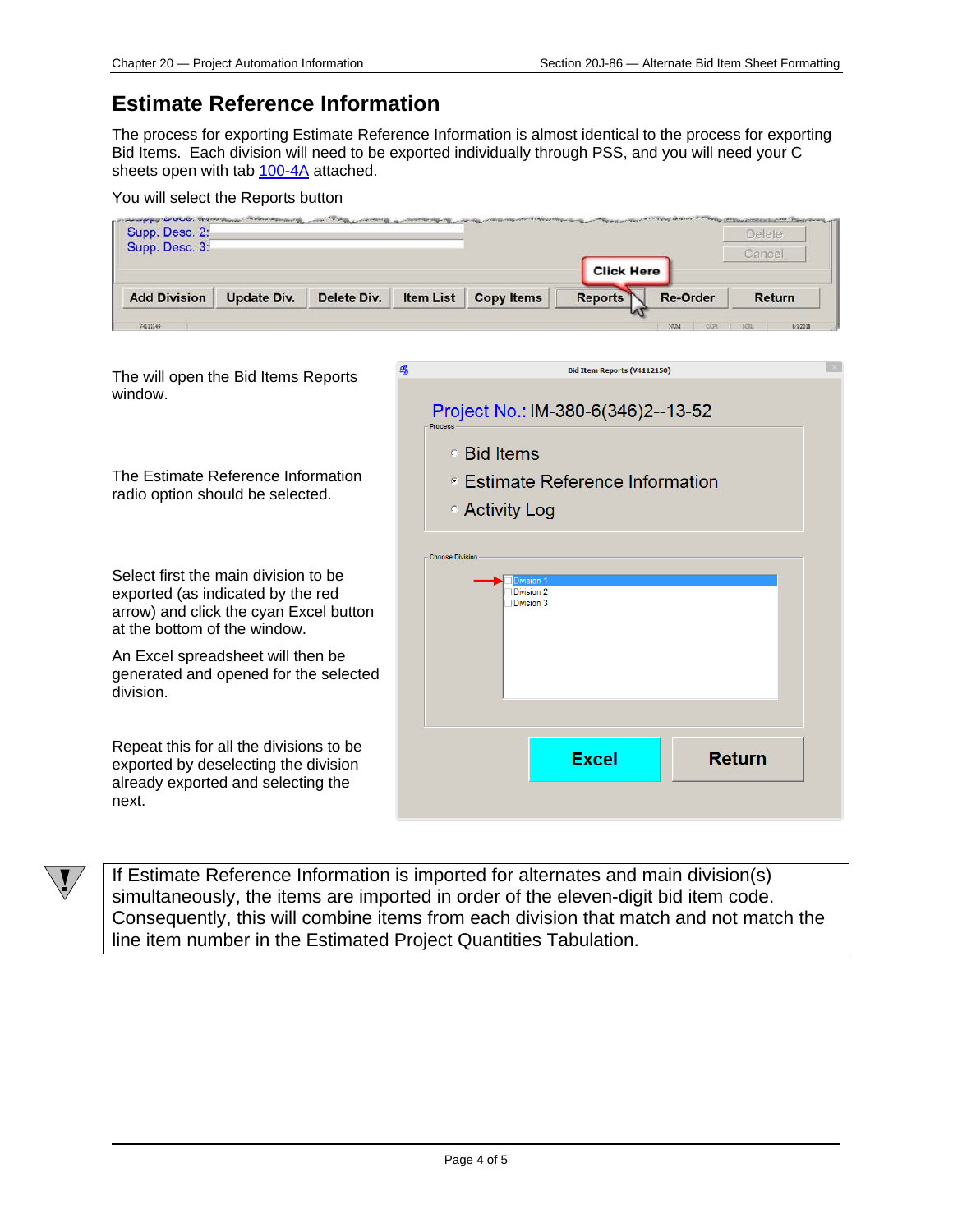Next you will need to copy and paste the divisions that you have exported. Start with the main division and select as shown in Figure 2.

|     | $\mathbf{A}$                   | R                                                                                                                |                                                                                               |  |
|-----|--------------------------------|------------------------------------------------------------------------------------------------------------------|-----------------------------------------------------------------------------------------------|--|
|     | ESTIMATE REFERENCE INFORMATION |                                                                                                                  |                                                                                               |  |
|     |                                | Data listed below is for informational purposes only and shall not constitute a basis for any extra work orders. |                                                                                               |  |
|     | NO.                            | ITEM NUMBER                                                                                                      | DESCRIPTION                                                                                   |  |
|     |                                | 1 2102-0425071                                                                                                   | <b>SPECIAL BACKFILL</b>                                                                       |  |
|     |                                |                                                                                                                  | Refer to Tab. 100-24 and 'B' Sheets.                                                          |  |
|     |                                |                                                                                                                  |                                                                                               |  |
|     |                                | 2 2102-2710070                                                                                                   | EXCAVATION, CLASS 10, ROADWAY AND BORROW                                                      |  |
|     |                                | 3 2102-2710090                                                                                                   | EXCAVATION, CLASS 10, WASTE                                                                   |  |
|     |                                |                                                                                                                  | Refer to 'T' sheets.                                                                          |  |
|     |                                |                                                                                                                  |                                                                                               |  |
|     |                                | 4 2102-2712015                                                                                                   | EXCAVATION, CLASS 12, BOULDERS OR ROCK FRAGMENTS                                              |  |
|     |                                |                                                                                                                  |                                                                                               |  |
| 120 |                                |                                                                                                                  | all rock and material above original ditch grade. Rock, silt, and engineering fabric that is  |  |
| 121 |                                |                                                                                                                  | flush with and/or below final ditch grade will be allowed to remain in the excavation trench. |  |
| 122 |                                |                                                                                                                  |                                                                                               |  |
| 123 |                                | 32 2602-0010010                                                                                                  | MOBILIZATIONS, EROSION CONTROL                                                                |  |
| 124 |                                |                                                                                                                  | - -                                                                                           |  |
| 125 |                                |                                                                                                                  |                                                                                               |  |
| 126 |                                | 33 2602-0010020                                                                                                  | MOBILIZATIONS, EMERGENCY EROSION CONTROL                                                      |  |
| 127 |                                |                                                                                                                  | - -                                                                                           |  |
| 128 |                                |                                                                                                                  |                                                                                               |  |
| 120 |                                |                                                                                                                  |                                                                                               |  |

#### **Figure 2:** Selected Estimate Reference Information.

Select a cell in Tabulation 100-4A (see below in lime green). Copy and paste selected information into the tab.

|    |          | D         |                               |
|----|----------|-----------|-------------------------------|
| 15 |          |           |                               |
| 16 |          |           | <b>ESTIMATE REFERE</b>        |
| 17 |          |           | This Data Entry Sheet fills T |
| 18 | Item No. | Item Code |                               |
| 19 |          |           |                               |
| 20 |          |           |                               |
| 21 |          |           |                               |
| 22 |          |           |                               |
| 23 |          |           |                               |
| 24 |          |           |                               |
| 25 |          |           |                               |
| 26 |          |           |                               |
| 27 |          |           |                               |
|    |          |           |                               |

To finish the main division, you will need to add the division description as shown below.

| 15                                               |                                                           |                |                                       |
|--------------------------------------------------|-----------------------------------------------------------|----------------|---------------------------------------|
| 16                                               |                                                           |                | <b>ESTIMATE REFERENCE INFORMATION</b> |
|                                                  | This Data Entry Sheet fills Tab 100-4A effective 10-29-02 |                |                                       |
| $\begin{array}{c c} 18 \\ \hline 19 \end{array}$ | Item No.                                                  | Item Code      | Description                           |
|                                                  |                                                           |                |                                       |
| 20                                               | <b>Roadway Items</b>                                      |                |                                       |
| 21                                               |                                                           | 1 2102-0425071 | <b>SPECIAL BACKFILL</b>               |
| 22                                               |                                                           |                | Refer to Tah 100-24 and 'B' Sheets    |

Repeat the previous steps for the remaining divisions, adding the division description and leaving a row of blank space between divisions.